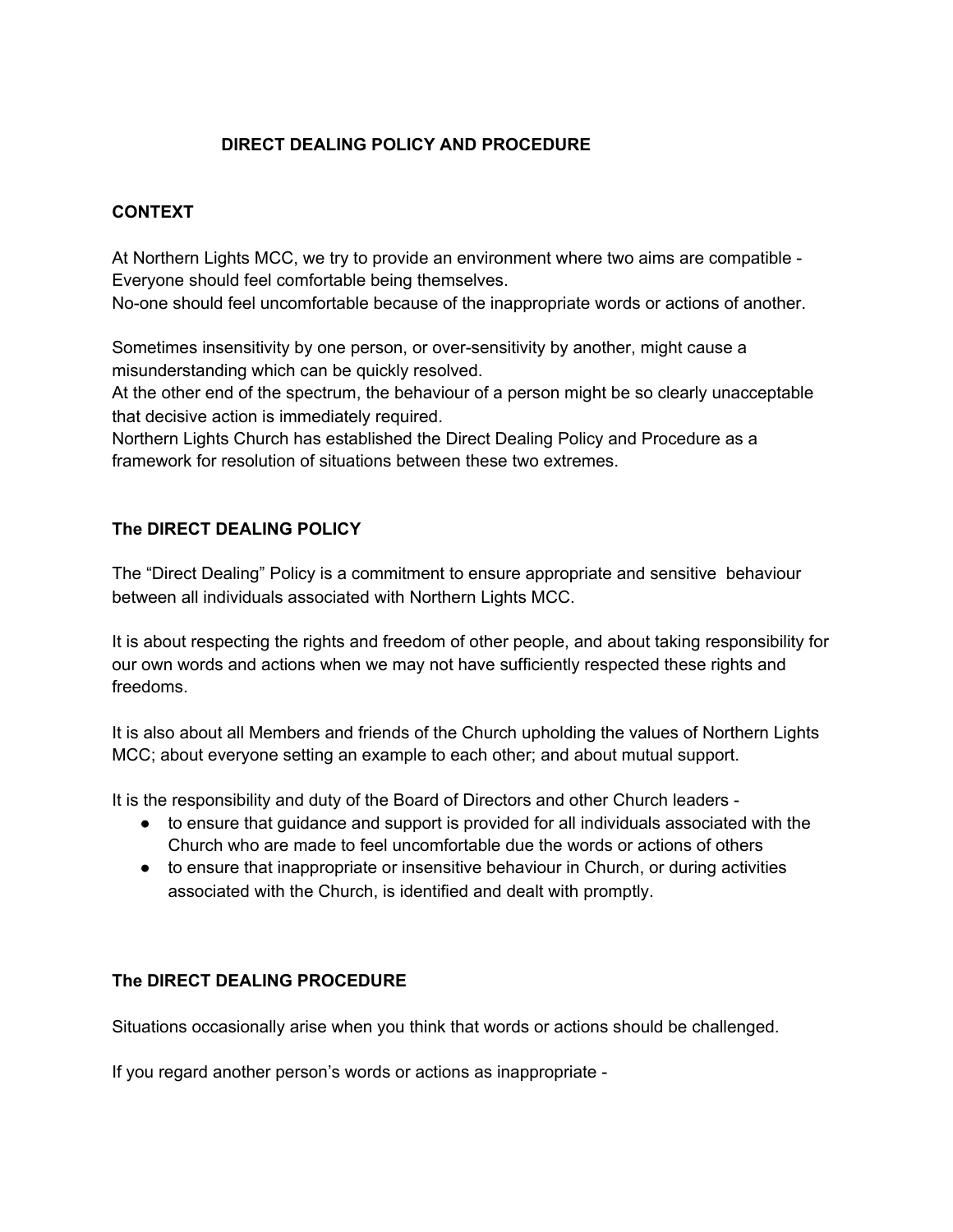You are encouraged to raise the matter privately as soon as possible in a conversation with the other person *provided that* you feel able to do so, *and provided that* you feel able to do so calmly.

Often this conversation can immediately resolve a difference of perception. However, not everyone feels comfortable doing this, and it's important that you don't try to repress your concern and upset yourself by continually mulling over what happened.

If

*either* you don't feel able to deal with the matter by calmly raising your concern with the other person

*or* you don't think that you should deal with the matter yourself because it seems serious\* the following stages are recommended for handling behaviour by one individual (or sometimes more than one individual) in Church, or during activities associated with the Church, which someone else regards as inappropriate.

*(There are some very serious \* situations where it is essential that assertive action is taken at once, such as when the concern is about an individual being disruptive due to drugs or alcohol consumption. In these circumstances, it is important that you don't try to deal with the matter by yourself, and that you immediately involve one or more of the Church leaders.)*

## 1. INFORMAL STAGE

You are encouraged to mention your concern quietly to another person, such as a Board Member or another Church Leader, as soon as possible. This person should be able to provide an independent and confidential perspective, but at this stage the Leader is acting as a friend, rather than as a representative of the Church.

One of the possible outcomes of your discussion with the Church Leader may be that the Leader suggests accompanying you when you speak to the person whose words or actions do not seem appropriate to you. Depending on the circumstances and the individuals involved, it may be advisable to have such a conversation quickly, or it may be advisable to first have a time of reflection.

When the conversation takes place, you should explain calmly and clearly why you think that the words or actions do not seem appropriate to you.

The person who is approached is expected to listen to what is said, and *either* apologise immediately

*or.* say that the concern will be thought about and responded to later, at a time and by whatever means may be agreed between you.

At this stage, it is very important that all individuals try to avoid getting into an argument.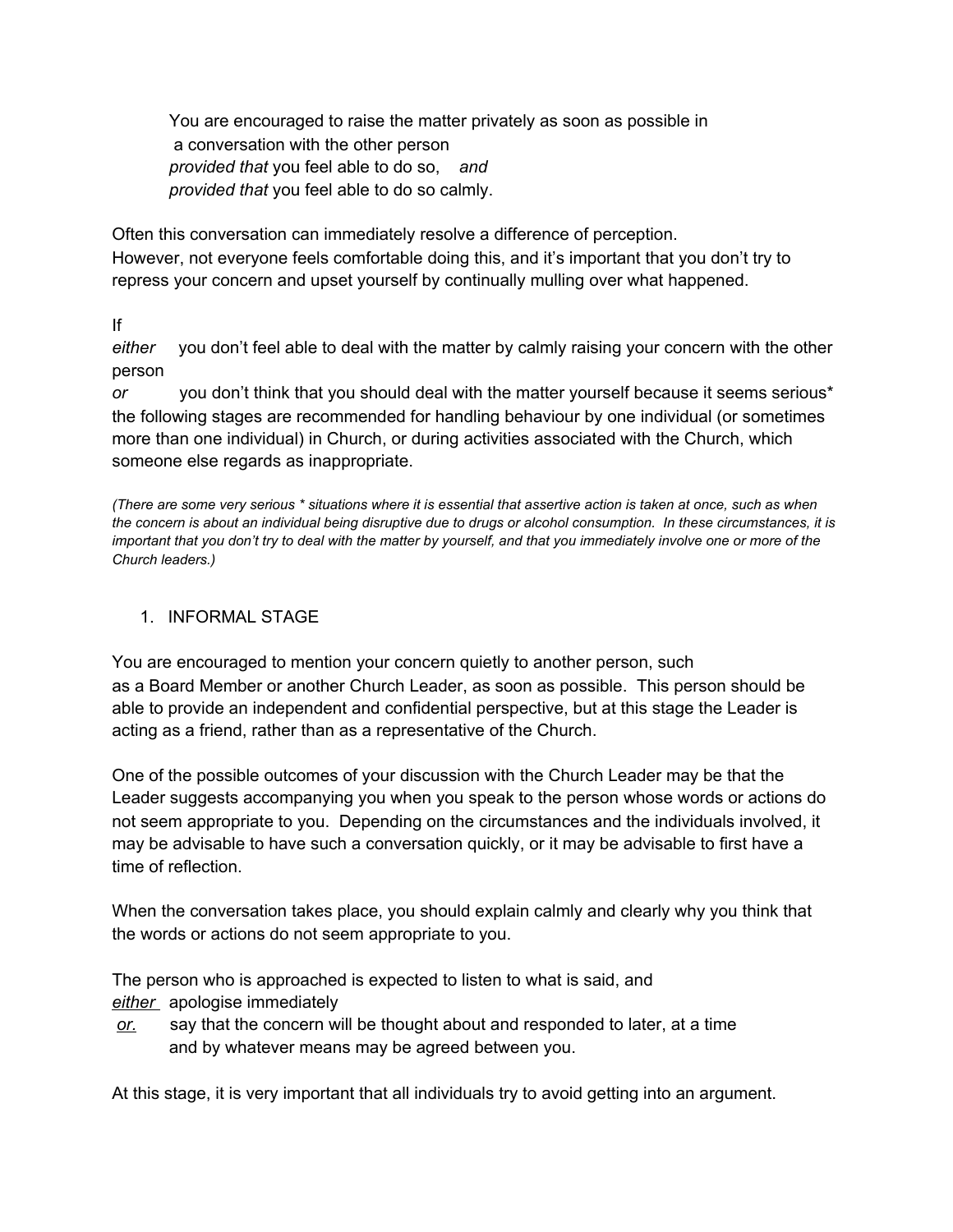# 2. FACILITATION STAGE

If the initial, informal approach does not lead to a resolution which is acceptable to both individuals, either during the initial conversation, or within the timescale agreed, or within a reasonable period, you should inform a member of the Board or another Church Leader about your concern.

This may be the same person or a different person to the individual you previously invited to be involved at the informal stage.

This person should not only be someone you feel comfortable with, but also someone who is likely to have experience of dealing discreetly and tactfully with sensitive issues. The aim is to identify an individual whose independence is likely to be recognised not only by you, but also by the person whose behaviour seems inappropriate to you. At the Facilitation Stage, the person is still acting as a friend, rather than as an official representative of the Church Leadership

When the Church Leader you approached has agreed to assist in this way, you will be expected to explain again to the Leader why you think that the words

or actions do not seem appropriate to you. This time you will have longer to discuss the matter between the two of you, and you will have time to consider together how best to proceed.

The Leader will then have a conversation with the person whose words or actions seem inappropriate to you - either just these two people alone, or with you also participating in the conversation.

In this way, the Leader will try to facilitate mutual agreement on a way forward which is acceptable to everyone and compatible with the principles of the Direct Dealing Policy.

# 3. RESOLUTION STAGE

If the Facilitation Stage has not resulted in an agreed way forward, the Church Leader identified at the Facilitation Stage is expected to present the matter formally to the full Board of Directors in a written report.

The Board may ask you to write to the Board outlining your concerns, and/ or you may be asked to attend a meeting of the Board to explain what has happened.

In investigating the issue, the Board may ask the person whose conduct you regard as inappropriate to also write to the Board, and / or to attend a meeting of the Board to provide their alternative perspective.

The outcome may include a disciplinary sanction, in accordance with the Harassment Policy and the Constitution of Northern Lights MCC. Whatever the Board decides as the best way forward is the final decision on the matter, even if one or both parties is dissatisfied with the outcome.